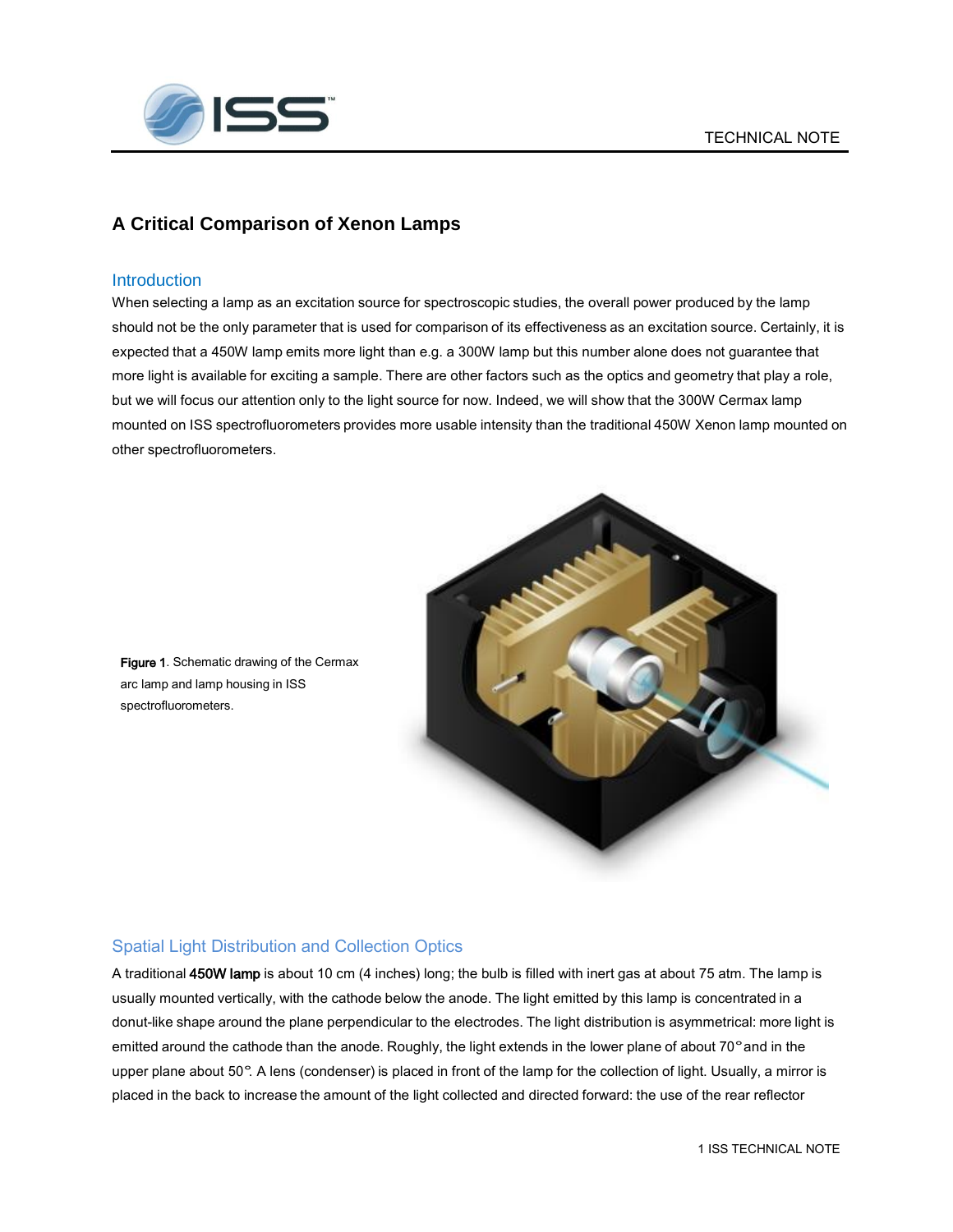increases the total collected light by about 60%. Based on the calculations (see below) the total collected light from this lamp is around 30-32%.

The 300W Cermax lamp is a compact and rugged light source whose bulb, built in ceramics, encloses the electrodes and an internal pre aligned parabolic reflector built around the anode. The lamp can be utilized in any position. The built-in reflector is vacuum deposited onto the precision ceramic surface. The total light produced by the lamp is emitted in one direction only, that is, the axis defined by the electrodes. The light beam is distributed in a cone of 10° around the axis. A lens (condenser) placed in front of the lamp collects the total light emitted by the lamp (Figure 1). The geometry of this lamp allows it to collect around 90% of light.



Figure 2. Photos of a conventional Xenon arc lamp (left) and a Cermax lamp (right).

#### Calculation of the Amount of Collected Light

In order to calculate the amount of light collected when using a traditional 450W xenon arc lamp, we assume that the outer area of the donut-shape distribution can be estimated assuming it has a spherical curvature with radius R. Light is emitted at the point O; at distance R, the light crosses a sphere of area  $4πR$ . the area of a lens placed in front of the light source at

$$
S_L = R^2 \int_0^{2\alpha} d\phi \int_{-\alpha}^{\alpha} \cos \theta d\theta = 4\alpha R^2 \sin \alpha
$$
 [1]

Assuming that the light is emitted isotropically in space, the amount  $\,R_{_L}\,$  of light, which is collected by the lens, whose surface is  $\,S_{_L}^{}\,$  , is given by:

$$
R_L = \frac{4\alpha R^2 \sin \alpha}{4\pi R^2} = \frac{\alpha}{\pi} \sin \alpha
$$
 [2]

2 ISS TECHNICAL NOTE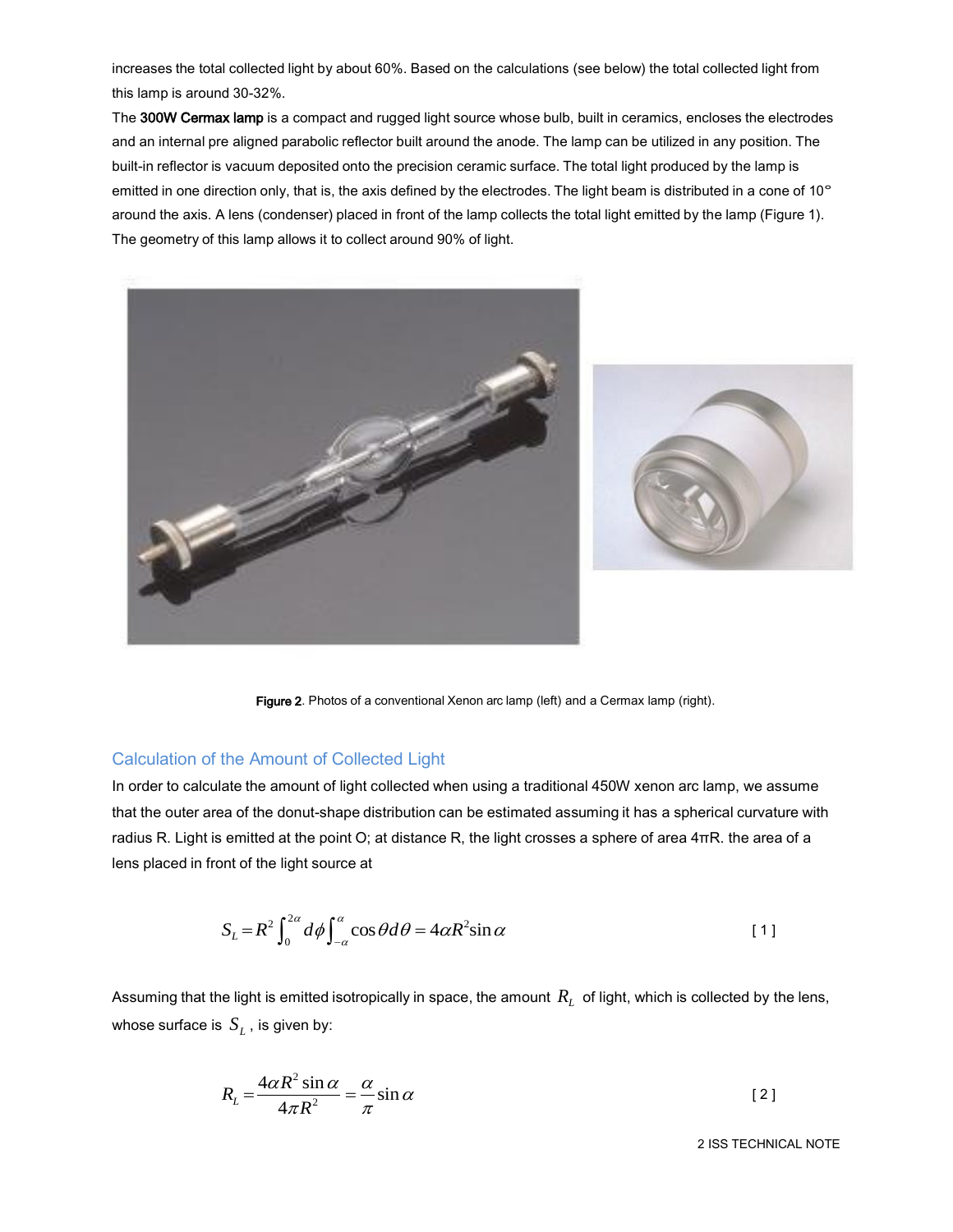When a mirror is placed opposed to the lens, with respect to the light source, the quantity  $\,R_{_L}$  is multiplied (ideally) by a factor 2 (in fact, the factor is less due to reflection from the lens); that is:

$$
R_{2L} = \frac{2\alpha}{\pi} \sin \alpha \tag{3}
$$

Let us introduce the following definitions, useful to work with optical elements

Lens diameter ˜ 2d Focal length ˜ R f-number ˜ F/#

As a result,

$$
\sin \alpha = \frac{d}{R} = \frac{1}{2F/\#}
$$

The following table reports estimates of  $\,R_{2L}^{}$  for different values of f-number, lens diameter and focal length:

| F/H | 2d [mm] | $R$ [mm] | $sin \alpha$ |              | $R_{2L}$ |
|-----|---------|----------|--------------|--------------|----------|
|     | 38      | 38       | 0.5          | $30^\circ$   | 1/6      |
| 1.5 | 38      | 57       | 0.33         | $19.5^\circ$ | 2/27     |

For instance, when a lens with F/# = 1 is utilized,  $R_{2L} = \frac{1}{2} = 0.17$ 6  $R_{2L} = \frac{1}{\epsilon} = 0.17$  , that is only 17% of the light is collected if emitted isotropically in space. In practice, a xenon arc lamp emits in a donut-like region around the optical axis and 0.2 5  $R^{\,}_{2L} = \frac{1}{\varepsilon}$   $= 0.2$  , that is 20% of the light is collected.

The following Table summarizes the differences between the two types of lamps.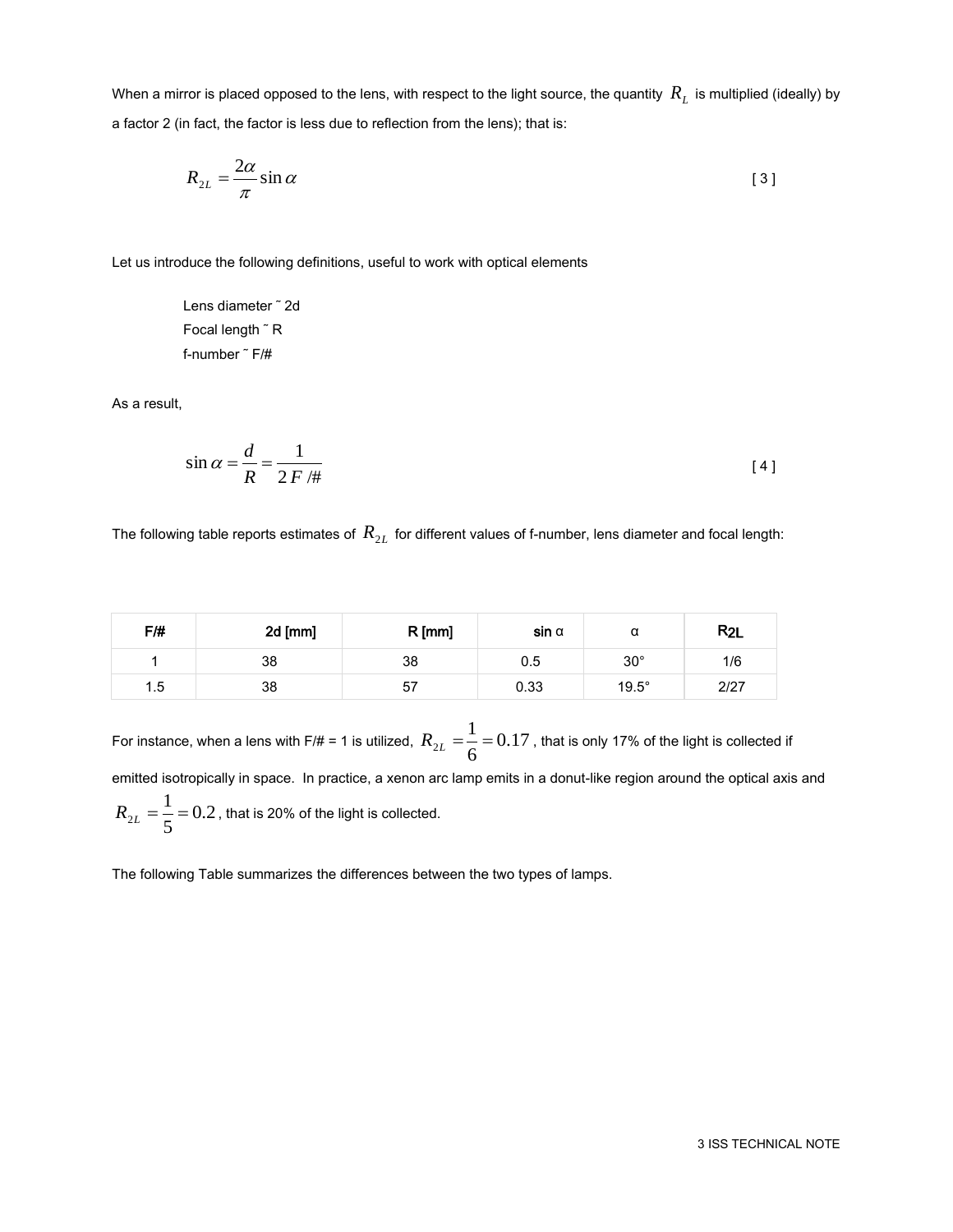| <b>300W Cermax Lamp</b>                                                                                                                                                                                                                                                                   | <b>450W USHIO Lamp</b>                                                                                                                                                                                                                                                                | <b>Comments</b>                                                                                                                                                                                                                                                                |
|-------------------------------------------------------------------------------------------------------------------------------------------------------------------------------------------------------------------------------------------------------------------------------------------|---------------------------------------------------------------------------------------------------------------------------------------------------------------------------------------------------------------------------------------------------------------------------------------|--------------------------------------------------------------------------------------------------------------------------------------------------------------------------------------------------------------------------------------------------------------------------------|
| The <b>CERMAX</b> Lamp is a<br>compact and rugged light source<br>with internal reflector, which is<br>prealigned. The reflector design<br>results in a large collection angle<br>around the arc, which maximizes<br>the efficiency of output.<br>Dimensions: 32mm-diameter,<br>43mm-long | The USHIO lamp is much less<br>compact and does not have an<br>internal reflector.<br>Dimensions: bulb approx.<br>100 mm-long                                                                                                                                                         | The external reflector in Ushio<br>lamp requires adjustment and<br>alignment. If the user is not aware<br>that an alignment is necessary,<br>then the result may be less than<br>optimal performance.                                                                          |
| Radiation output: Reliable and<br>efficient source of broadband<br>ultraviolet, visible and infra-red<br>radiation. The single crystal<br>sapphire windows used in all<br>CERMAX lamps have excellent<br>transmission from the UV to deep<br>infra-red.                                   | For a good light throughput in the<br>ultra-violet, a lamp with a quartz<br>bulb, filled with argon and mercury,<br>is needed.                                                                                                                                                        | The ozone-free version of the 450<br>W lamp has a throughput in the<br>ultraviolet which is inadequate for<br>most experiments with proteins<br>which require excitation at<br>280-290 nm.                                                                                     |
| Reflector: The built-in reflector,<br>which enhances the lamp's<br>throughput, is vacuum deposited<br>with aluminum<br>onto the precision ceramic<br>surface.                                                                                                                             | The external reflector is made of<br>aluminum-coated glass and is<br>subject to corrosion and<br>degradation.                                                                                                                                                                         | The coating of the reflector surface<br>in a CERMAX lamp not only<br>enhances the throughput but also<br>gives the lamp a longer useful<br>lifespan.                                                                                                                           |
| Mounting: The lamp is mounted<br>in a prealigned assembly by<br>means of the bolt circle in the<br>anode plate.                                                                                                                                                                           | The lamp ends are covered with<br>cylindrical metal bases with<br>threaded pin and sleeve nut for<br>electrical connections to the<br>power source. Installation with<br>correct polarity is critical. If lamp<br>is operated with reversed polarity<br>it will be instantly damaged. | The CERMAX lamp installation<br>can be performed with little prior<br>training. The installation of USHIO<br>lamp needs training or supervision<br>and eye protection.                                                                                                         |
| <b>Optical Characteristics:</b><br>CERMAX lamps have highly<br>collimated beams with<br>essentially Gaussian beam<br>profiles.                                                                                                                                                            | The externally located reflector<br>mirror defines the beam profile.<br>The beam is normally not<br>collimated but focused at a certain<br>distance from the lamp. The<br>intensity distribution is not<br>Gaussian, but is distributed within<br>50 degrees of the arc center.       | A collimated beam has predictable<br>properties, whereas an uncollimated<br>beam may be partially lost upon<br>impinging on reflector surfaces and<br>polarizers. In polarization<br>experiments intensities are low and<br>the user cannot 'afford' to lose any<br>intensity. |
| Temperature: The operating<br>temperatures reach only about<br>200 degrees C on the lamp<br>surface.                                                                                                                                                                                      | The operating temperatures reach<br>higher than 700 degrees C on bulb<br>and surrounding surface.                                                                                                                                                                                     | Precautions are needed in<br>material handling and operating<br>heat sensitive equipment near the<br>lamp.                                                                                                                                                                     |